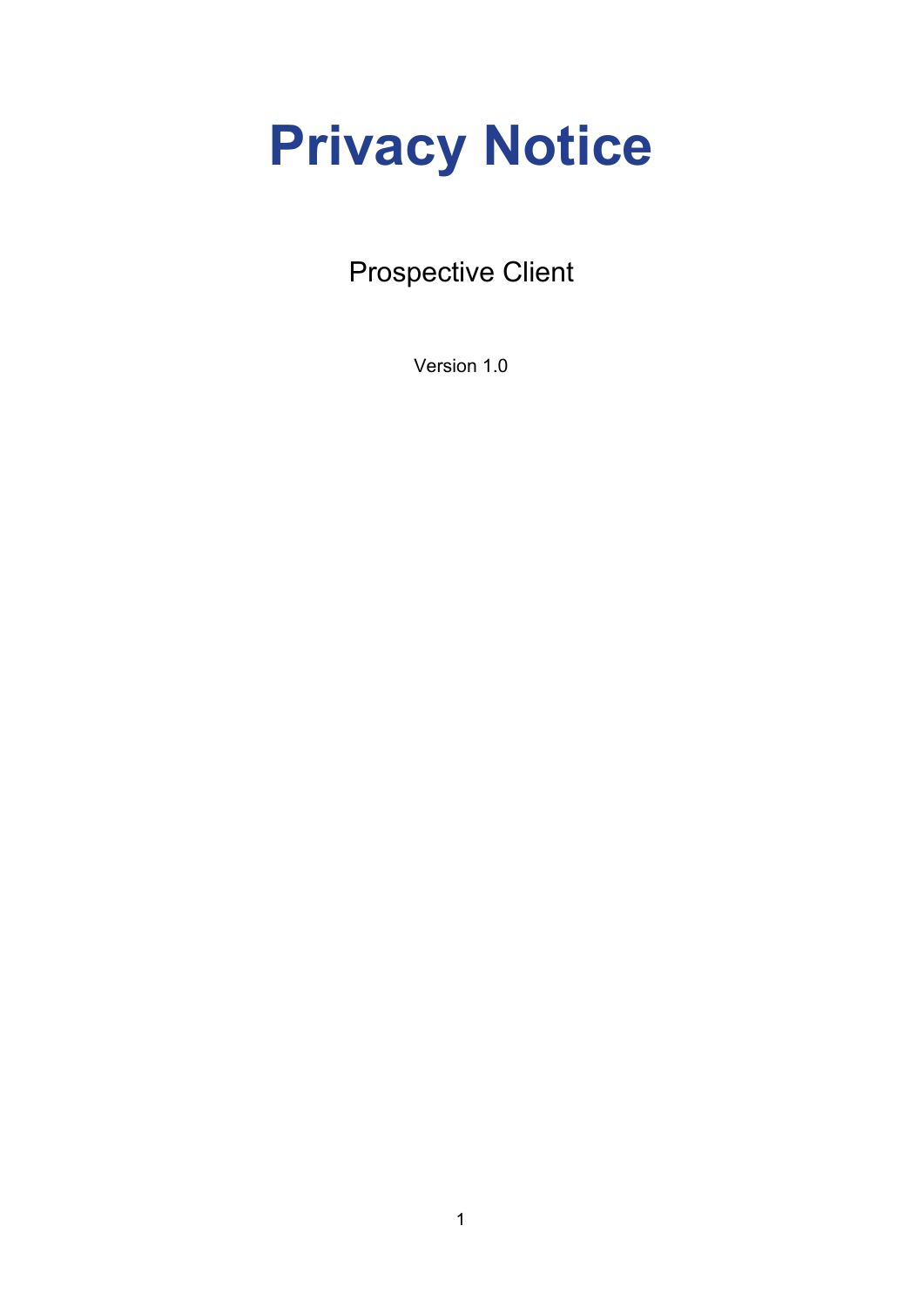## **What information do we collect about you?**

- Your name
- Your job title
- The name of the organisation you own or work for
- The postal address of the office or premises where you work
- Your email address
- Copies of your correspondence with us, including emails

In some cases, where we a planning a follow-up telemarketing campaign, we may also hold a contact telephone number for you.

The information we hold about you is categorised as contact details and correspondence.

## **Why do we collect this information?**

We process your information under our legitimate interests, which are:

● Direct marketing

If you are a consumer, a sole trader or representing a partnership, we will only send you marketing emails if you have given your consent for this, or you have previously discussed purchasing a similar product or service from us.

Should you have registered one or more of your telephone numbers with the Telephone Preference Service (TPS) or the Corporate Telephone Preference Service (CTPS), we will only call you for marketing purposes if you have given your consent for us to do so.

#### **Where did we get your information?**

We have collected your Personal Data from one or more of the following sources:

- A B2B data broker, such as Experian
- A publicly-available professional or trade directory
- Your organisation's website or other publicly-available material
- Our franchise from Idvallo Limited, awarded by Catesby Consulting Limited

#### **Who might we share your information with?**

We will share your Personal Data with British local and central government bodies and agencies; to the extent required by law.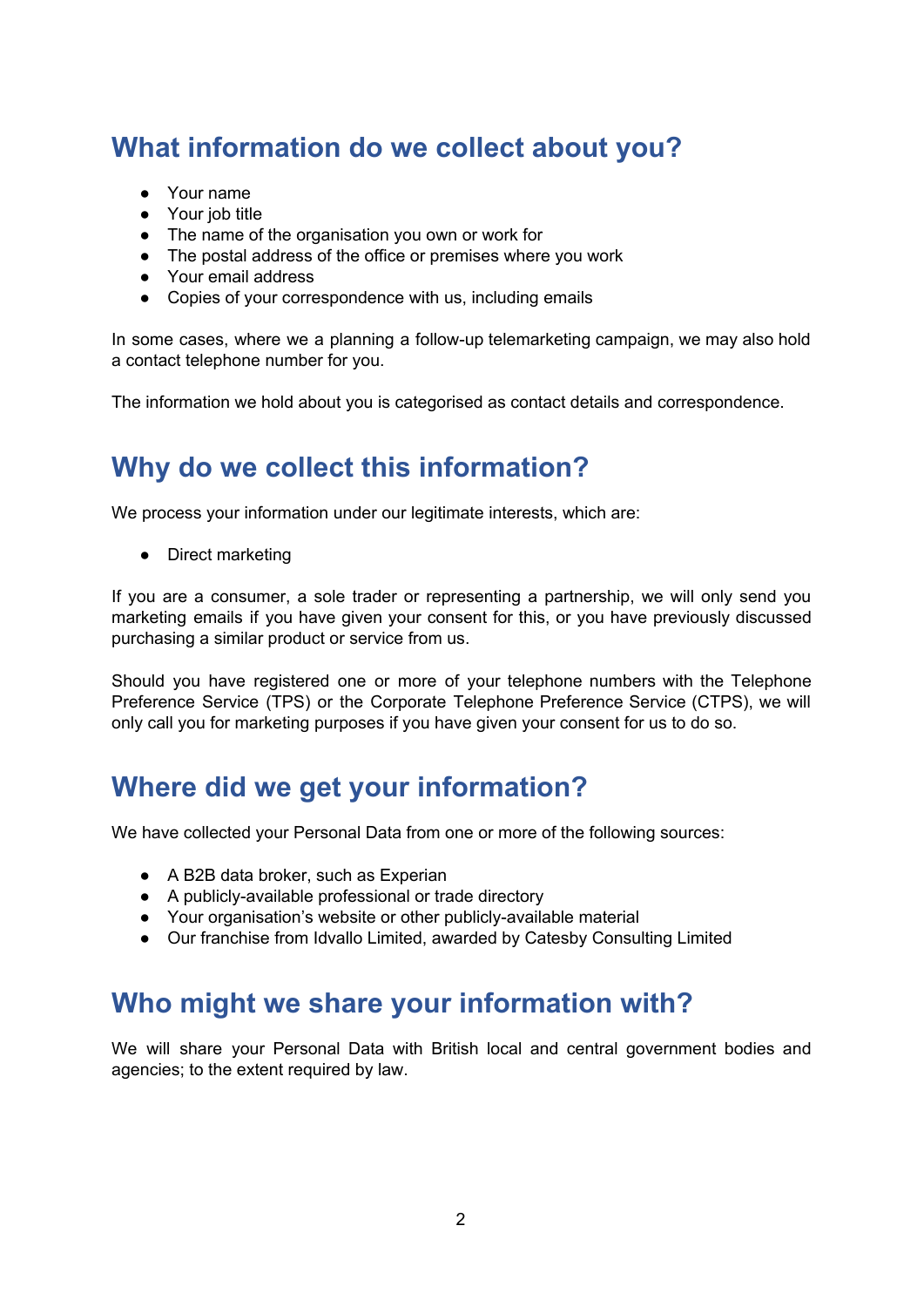We will also share your Personal Data with our other suppliers, such as those providing data storage, record-keeping and messaging services. Such suppliers will process your Personal Data solely at our direction, and not for any other purpose.

## **What do we do with your information?**

We will use your Personal Data to send you direct mail and email marketing concerning products and services that may be of interest to your organisation.

We will sometimes run a follow-up telemarketing campaign and contact people who have recently received our direct mail or email marketing. In these cases, we will also use your Personal Data to contact you by phone to market products and services you may be interested in.

## **How long do we keep hold of your information?**

Your Personal Data will be retained for up to one year after we last directly marketed to you.

## **Can you opt-out?**

Please let us know by sending a message to *[privacy@idvallo.com](mailto:privacy@idvallo.com)* if you wish to:

- Opt out of our direct marketing
- Withdraw your consent to receive marketing emails, where you have previously granted this.
- Withdraw your consent for marketing by phone, where you have agreed to this in the past.

## **What are your rights?**

You can contact us at privacy@idvallo.comprivacy@idvallo.com and:

- Ask us to provide a copy of the Personal Data for you that we hold or process.
- Request that we make a correction to the Personal Data for you that we hold or process.
- Object to our processing of your Personal Data.
- When you have withdrawn your consent for our processing concerning one or more pieces of your Personal Data, request that we erase the relevant items.

If you are unhappy with our processing of your Personal Data; or our handling of a related request you can complain to the ICO at https://ico.org.uk/concerns or contact them by telephone on 0303 123 1113.